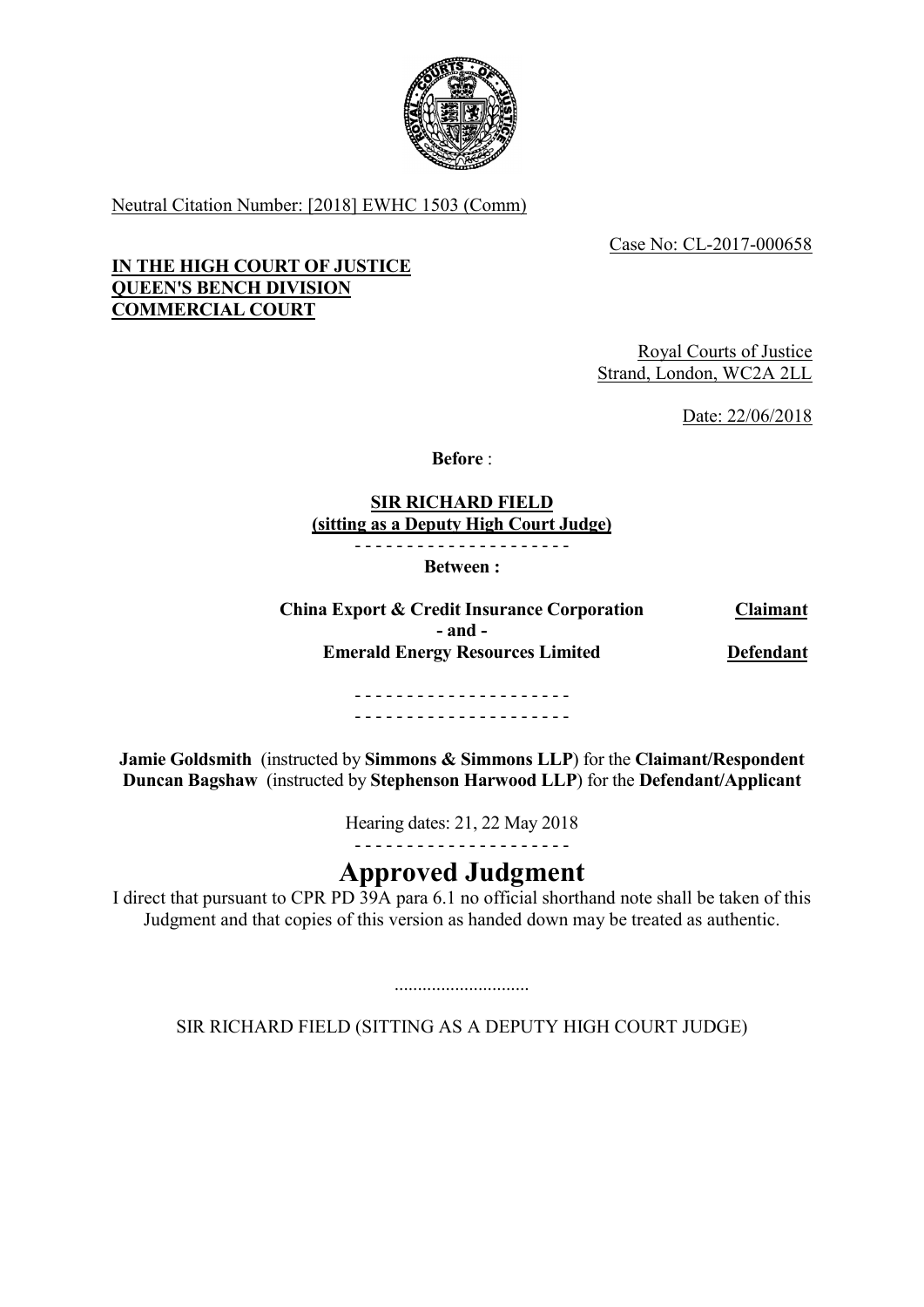# Sir Richard Field :

#### **Introduction**

- 1. The Defendant ("Emerald") applies for a declaration that the High Court of England and Wales has no jurisdiction or should in its discretion decline to exercise jurisdiction to determine the claim of the Claimant ("Sinosure") on a promissory note ("the Note") given by Emerald in the principal amount of US\$66,500,000.
- 2. Emerald's principal contention is that the proceedings are covered by an arbitration agreement made between the parties and should therefore be stayed pursuant to section 9 of the Arbitration Act 1996 ("the 1996 Act"). In the alternative, Emerald submits that Sinosure's claim should be stayed under the inherent jurisdiction of the Court.
- 3. The Note contains an English law and non-exclusive jurisdiction clause ("the NEJC") that reads:

"This Promissory Note shall in all respects be governed by and construed in accordance with the laws of England. The issuer hereby submits to the non-exclusive jurisdiction of the English courts in respect of any legal action or proceedings arising out of or in connection with this Promissory Note."

- 4. Originally, Sinosure issued two sets of proceedings on the Note, Claim No. CL-2017- 000150 ("the First Claim") and Claim No. CL-2017-000658 ("the Second Claim"). In the belief that the permission of the Court was required to serve the Claim Form and the Particulars of Claim out of the jurisdiction, Sinosure issued an application for permission to serve out of the jurisdiction a Claim Form and Particulars of Claim seeking payment of US\$54,352,597.38 by way of principal and accrued interest due on the Note. On 11 April 2017, Blair J granted Sinosure's application on the papers.
- 5. Subsequently, Sinosure came to the view that its claim was covered by Article 25 of the Brussels Recast Regulation ("the BRR") and therefore permission to serve the proceedings out of the jurisdiction was not required. Article 25 provides (in relevant part):

"If the parties, regardless of their domicile have agreed that a court or the courts of a Member State are to have jurisdiction to settle any disputes which have arisen or which may arise in connection with a particular legal relationship, that court or those courts shall have jurisdiction, unless the agreement is null and void as to substantive validity under the law of the Member State. Such jurisdiction shall be exclusive unless the parties have agreed otherwise. The agreement conferring jurisdiction shall be either: (a) in writing or evidenced in writing; (b) ... or  $(c)$ ..."

- 6. Sinosure therefore issued the Second Claim on 27 October 2017 and served the Claim Form and Particulars of Claim pertaining thereto on Emerald at its last known place of business. On 8 February 2018, Emerald filed an Acknowledgement of Service stating that it would contest jurisdiction.
- 7. Emerald issued separate jurisdiction challenges in respect of each set of proceedings. At the start of the hearing, I directed that the application in respect of the Second Claim should be heard first and, if that failed, the First Claim should be discontinued on such terms as the Court might impose having heard argument on the matter.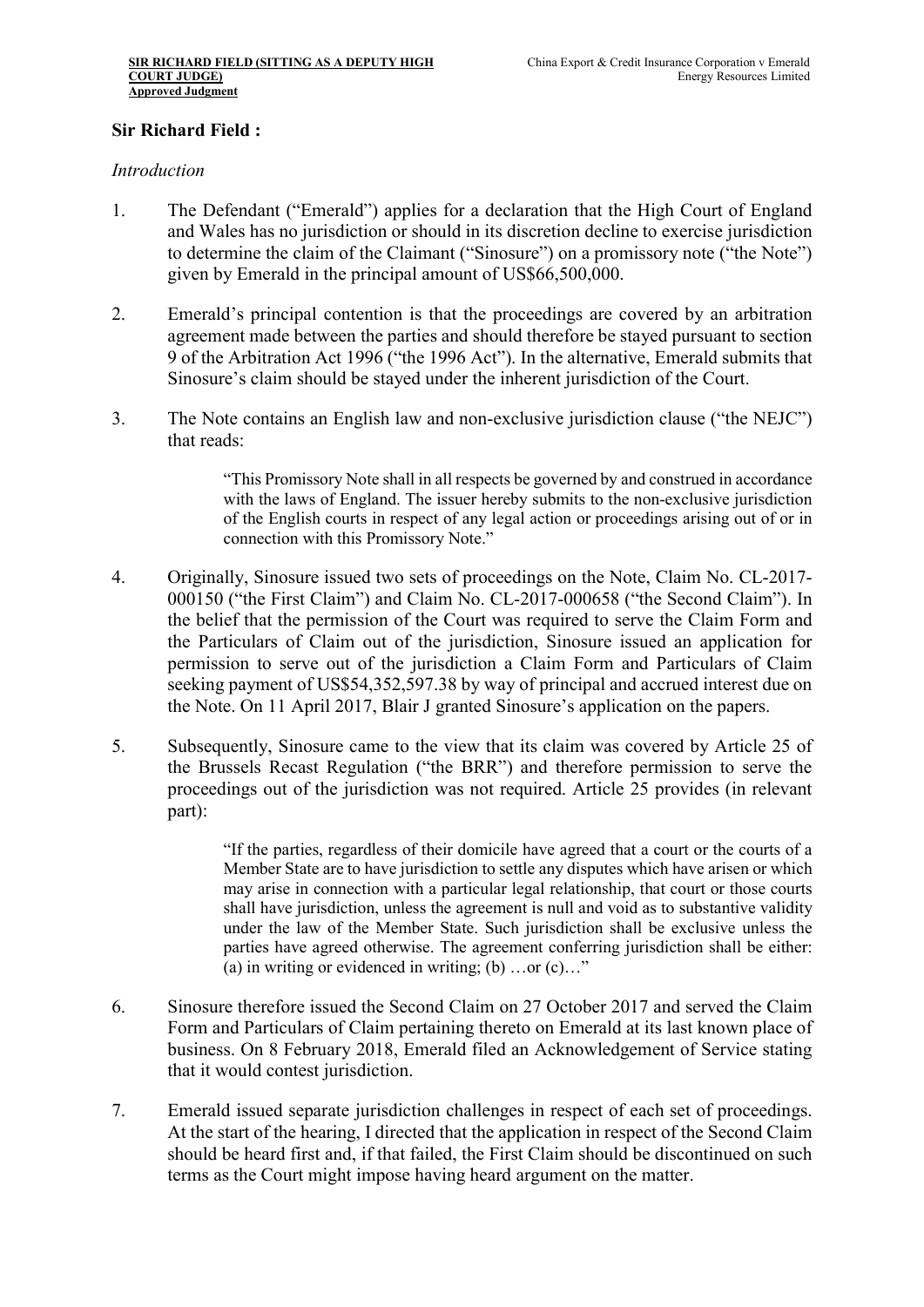### The factual background to Emerald's application

- 8. Emerald is a Nigerian company whose share capital is owned by Nigerian shareholders. Sinosure is a Chinese state-funded insurance company that offers export credit insurance against the risk of financial default.
- 9. In 2001, together with another Nigerian Company, AMNI Oil and Gas Limited ("AMNI"), Emerald was granted an Oil Prospecting Licence (designated OPL229) to explore for and extract hydrocarbons in a coastal area of Nigeria and to sell the hydrocarbons so found and extracted. On 16 November 2007 OPL229 was converted to OML141.
- 10. In order to raise funds to cover the extremely high costs of finding and extracting hydrocarbons, the holders of the interests in OML141 (known as the Joint Interest Parties ("the JIPs")), namely Emerald, AMNI and Bluewater Oil and Gas Investments Limited ("BOGI")) entered into a suite of four contracts with Sinosure (known collectively as the 'Farm-In Agreements') by which Sinosure acquired a 38% interest in OML141 in return for a payment of US\$30 million, and for providing other commitments principally to do with funding. The four agreements were: the Farm-In Agreement ("the FIA"); the Funding Agreement ("the FA"); the Joint Interests Operating Agreement ("the JIOA") and the Technical Services Agreement ("the TSA"). All of the four contracts were expressed to be governed by Nigerian law.
- 11. The primary purpose of the FIA was to allocate to Sinosure its share of OML141. This agreement incorporated by reference all the terms of the other three contracts. Clause 2.8 of the FIA provides for each party to indemnify every other party to the extent of its interest for claims by any person not a party arising in or in connection with the operations in OPL 229. Clause 3.2 (B) to (E) obliges Sinosure to lead efforts to raise money on behalf of the Parties to cover the work program on OML141 (including the acquisition of seismic survey data) and to explore, develop and produce OML141 and to provide the guarantees and facilities for Full Funding as defined in the JIOA.
- 12. The JIOA required Sinosure to "full fund" the costs of the "Work Program" and to provide "certain guarantees and facilities related to Full Funding required for the exploration, development and production of [OML 141]" (see Clause 6.1, Recital L and Clause 6.2(C)). "Full Funding" is defined in Clause 1.46 of the JIOA as "the collaborative combination of Sinosure's credit, credibility and facilities, and the availability of, and access to, Joint Interest assets as collateral to secure such financing as may be required to meet the Work Program and the [authorisation for expenditure ("AFE")] for the exploration, development and production of the Block". Under clause 6.2(D) Sinosure was obliged to "secure from qualified banking, financial and/or other institutions […] confirmed and irrevocable commitment to fund, syndicate, document, and provide all such services as agreed to among the Parties that will enable and facilitate the ongoing funding and future funding requirements for the exploration, development and operation of [OML141]".
- 13. Clause 1.63 of the JIOA defines "Net Revenue" as the Proceeds from the sale of Hydrocarbons, less all costs and expenses of Production and Sale of Hydrocarbons including … Principal and Interest on borrowed funds …". Clause 10.4 (B) provides that "[t]he Operator and Foreign Technical Partner [viz Sinosure] shall be entitled to reimbursement of all verified initial operational expenditure toward the establishment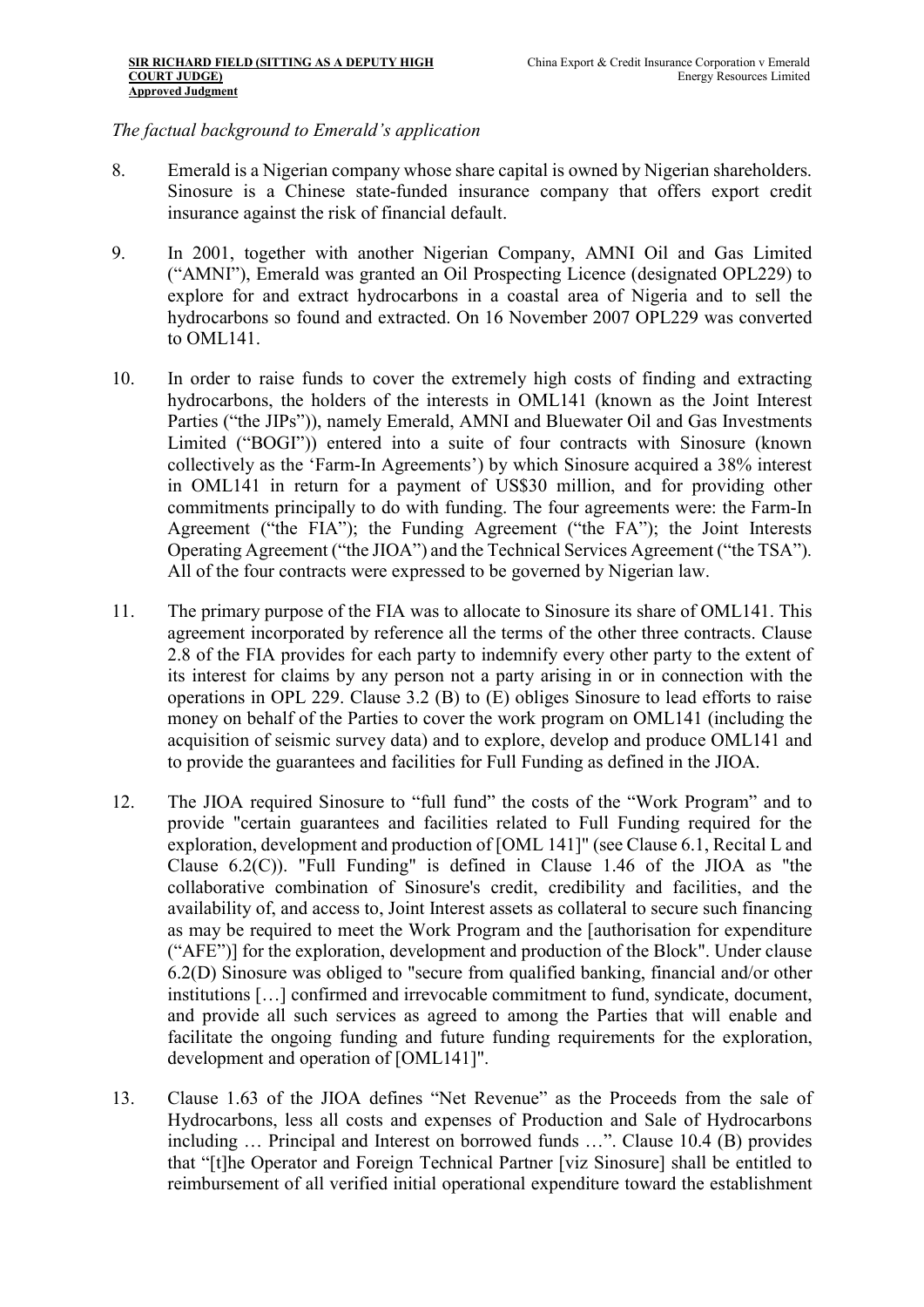and implementation of the Joint Interest Operations from the Joint Interests Operations Account and related fees within 30 days of the commencement of operations."

- 14. The primary purpose of the TSA was to provide for Sinosure's obligation to provide technical services required for the exploration of the OML141.
- 15. The FIA (cl. 18), JIOA (cl. 18.2) and TSA (cl. 10) contain identical dispute resolution clauses ("the Arbitration Clause") as follows:

"The Parties agree that their first course of action in the event of a dispute shall be to attempt to resolve the dispute without the intervention of outside parties. Should they be unable to do so, any dispute, controversy, or claim arising out of or in relation to or in connection with this Agreement, including without limitation any dispute as to the construction, validity, interpretation, enforceability, or breach of this Agreement, shall be exclusively and finally settled by arbitration under the Rules of the London Court of International Arbitration (or its successor), which Rules are deemed to be incorporated by reference into this clause. The arbitration shall take place in London, England.

The tribunal shall consist of five (5) members, of whom each Party shall appoint one (1) member, and the four (4) so appointed shall choose the fifth arbitrator. The fifth arbitrator must be a qualified petroleum engineer, geologist, or physicist. The language of the arbitration shall be English. The decision of the Arbitrators shall be final and binding upon the Parties."

- 16. Sinosure was required to hold its interest in OML141 through a Nigerian company. For this purpose, AERD Projects Nigeria Limited ("AERD") was incorporated and a formal transfer to AERD of Sinosure's interest in OML141 was completed on or about 17 October 2006.
- 17. Pursuant to a Share Purchase Agreement dated 27 January 2006 ("the SPA") concluded by the individual shareholders of AERD and Sinosure and CNOOC Africa (a BVI company), Sinosure sold to CNOOC 92% of the shares in AERD.
- 18. All of the four Farm-In Agreements were expressed to be made by Sinosure for and on behalf of itself and "Sinosure Supported Companies", these being companies defined in Clause 1.91 of the JIOA to mean "any entity or corporation which [Sinosure] may nominate to perform or undertake any of its rights, interests, duties, or obligations under this Agreement, it being understood that such nomination shall not relieve [Sinosure] of its obligations under this Agreement, the FIA, TSA or FA".
- 19. BGP International Nigeria ("BGP"), a Nigerian company wholly owned by China National Petroleum Corporation, was engaged by Emerald on Sinosure's recommendation to provide 3D seismic data under two contracts dated 2 September 2005. Prior to its substitution by CNOOC, Sinosure issued an insurance policy to BGP in respect of 90% of the debt owed by Emerald to BGP ("the BGP Debt"). As of 1 June 2008, the fees due to BGP for this work amounted to approximately US\$ 56 million, 90% of which was due to be paid on this date. However, there were no funds available from hydrocarbon production to discharge this liability. The following refinancing package was therefore put in place.
- 20. First, there was a letter agreement dated 24 June 2008 between BGP and Sino Black Gold 2008 ("SBG"), under which the BGP Debt was sold at par value to SBG (a special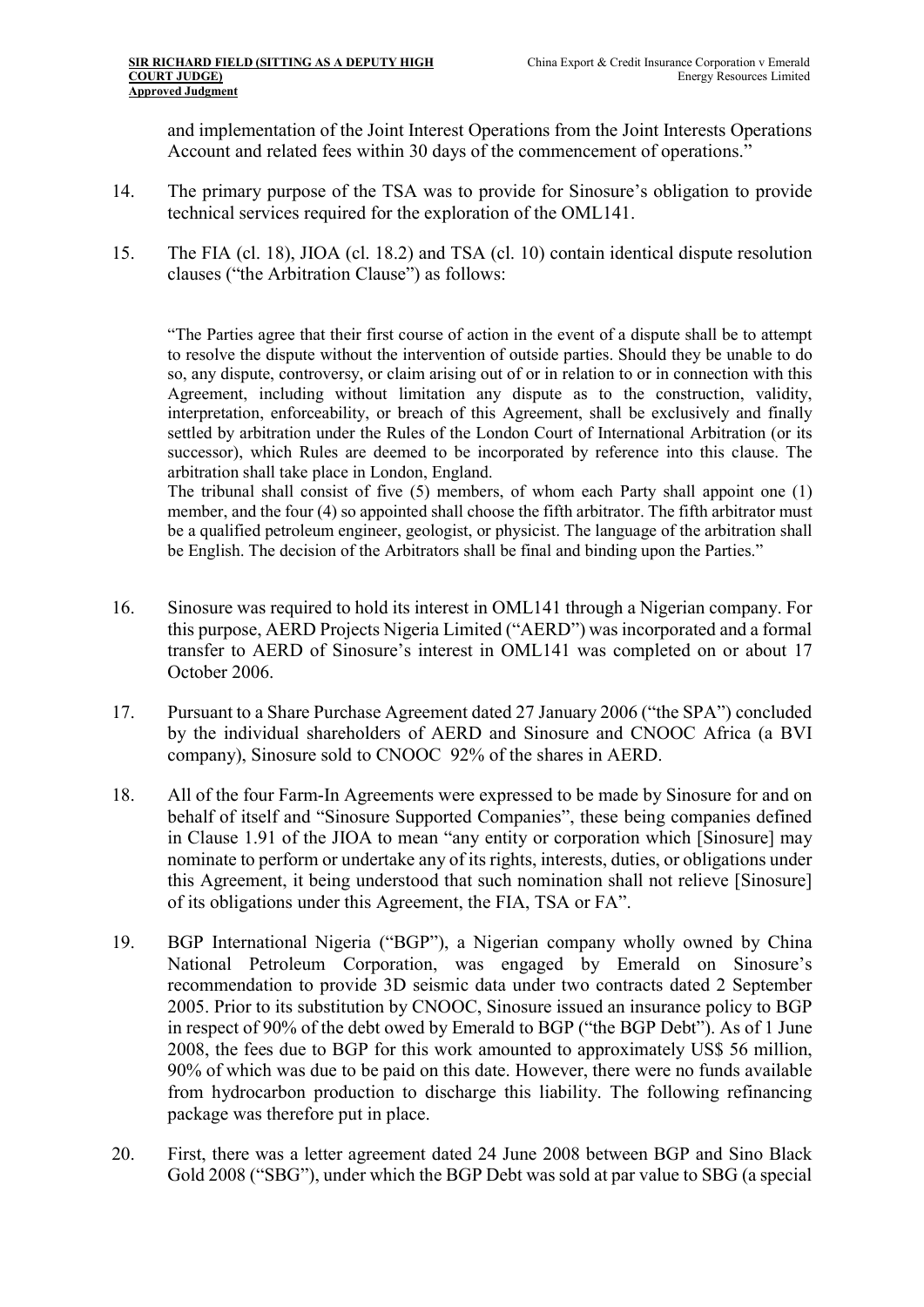purpose vehicle used for the refinancing) (the "First Letter Agreement"). The First Letter Agreement was governed by English law and included a non-exclusive English jurisdiction clause.

- 21. Second, there was a letter agreement also dated 24 June 2008 between Emerald, BGP, Sinosure and SBG, under which Emerald acknowledged that it was liable to pay the BGP Debt (and had no set-off, defence or counterclaim) and agreed: (a) to make a payment to extend its maturity to 30 June 2011; and (b) to issue a Promissory Note in the total amount of US\$66.5m (i.e. the principal amount of the debt and extension payment) to replace the BGP debt (the "Second Letter Agreement"). The Second Letter Agreement was also governed by English law and included a non-exclusive English jurisdiction clause.
- 22. Third, a term loan facility ("the Loan Facility") dated 24 June 2008 was concluded between: (i) Standard Chartered (Hong Kong) Ltd ("Standard Chartered") (as Lead Arranger, Agent, Security Trustee and Insured); (ii) ING Bank NV and Standard Chartered (as the Original Lenders); and (iii) SBG (as Borrower), under which the lenders agreed to advance US\$66.5m to SBG on the security of a Promissory Note to be assigned to Standard Chartered. Clause 22.1 of the Loan Facility provided that the lenders could assign any of their rights to Sinosure without the consent of SBG and that "assignment of the Lender's rights to Sinosure pursuant to the Insurance Policy…shall be effected by executing a Sinosure Transfer Certificate" (a pro forma version of which was attached at Schedule 5 to the Loan Facility). The Loan Facility was also governed by English law and included a non-exclusive English jurisdiction clause.
- 23. Fourth, the Note (dated 30 June 2008) was issued by Emerald in which it irrevocably and unconditionally promised to pay to the order of SBG the sum of US\$66.5m ("without deduction, set-off or withholding of any nature whatsoever, present or future") together with interest and costs. The Note stated that it constituted Emerald's "legal, valid and binding obligations enforceable in accordance with its terms" and that "[a]ll or any right, title and interest in this Promissory Note" was "freely transferable in whole to any person". The Promissory Note is governed by English law and contained the NEJC whose terms are set out in paragraph 3 above. As envisaged, the Note was immediately assigned and endorsed to Standard Chartered by SBG as security for the Loan Facility.
- 24. Fifth, a deed of assignment dated 24 June 2008 was executed by SBG and Standard Chartered, under which SBG duly assigned the Promissory Note to Standard Chartered as security for the loan (the "Deed of Assignment"). The Deed of Assignment is governed by English law.
- 25. Sixth, a notice of assignment dated 24 June 2008 was executed by SBG, Standard Chartered and Emerald, under which Emerald acknowledged that it did "not have and will not claim or exercise any set-off or counterclaim in respect of the Promissory Note" (the "Notice of Assignment"). This notice is also governed by English law.
- 26. Seventh, an insurance policy dated 25 June 2008 ("the Policy") was issued by Sinosure under which Sinosure provided coverage in respect of Standard Chartered's right to receive the proceeds of the Note. Article 15(1) provided that, once Sinosure had paid out under the policy and at Sinosure's request, Standard Chartered would assign to Sinosure "all rights and interests under the Financing (including its security interest) in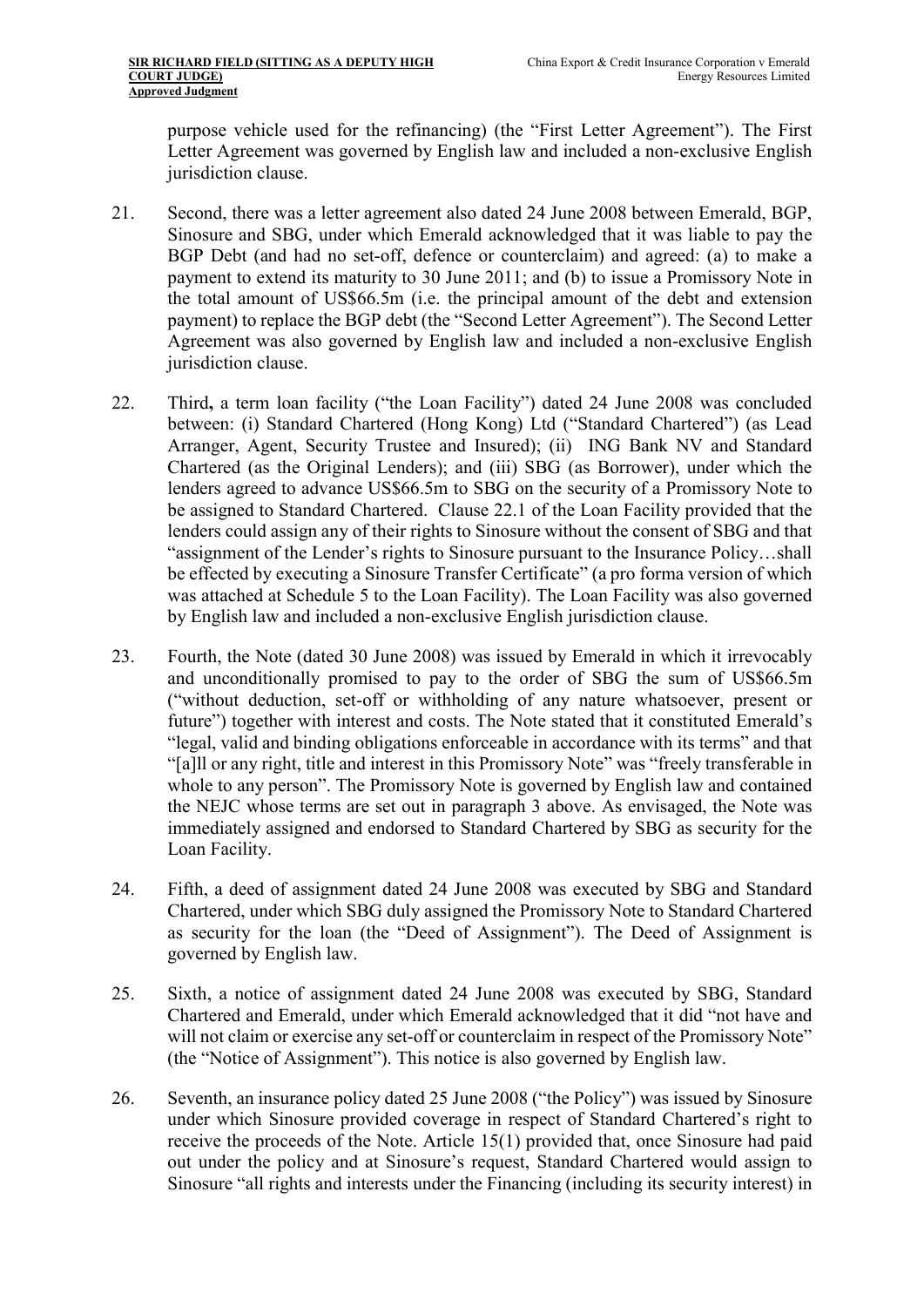compliance with proper legal procedures". Attachment 3 to the Policy was the "Sinosure Transfer Certificate" referred to in Clause 22.1 of the Loan Facility and attached as Schedule 5. This attachment is governed by English law. The rest of the policy, however, is governed by Chinese law and provides for arbitration in China.

- 27. On 4 August 2008, there were executed a Deed of Agreement for Withdrawal and Reassignment of Interest (the "Withdrawal Agreement") and a Deed of Release of the same date (the "Deed of Release") (collectively the "2008 Exit Agreements"). In return for the re-assignment to Emerald and AMNI of the 38% working interest in the project and the US\$10m payment by CNOOC, AERD was released from "all associated and related costs, expenses, duties, obligations and liabilities (whether actual or contingent, whether foreseeable or unforeseeable, whether before or after the date of this Agreement" (clause 8(a) of the Withdrawal Agreement) and CNOOC was released from any further loan obligations.
- 28. Sinosure contended that the commercial purpose of the 2008 Exit Agreements was clearly to effect a clean break after which AERD and CNOOC would have no further interest in the project and no further obligations in respect of it, with the consequence that, if Sinosure had not already been released from further obligations under the Farm-In Agreements, it was so released. Emerald denied that this was the effect of the 2008 Exit Agreements. It is not entirely clear to me whether Sinosure was submitting that not only was it released from all future funding obligations by virtue of the 2008 Exit Agreements, it was also released from being subject to the Arbitration Clause. To the extent that this was part of Sinosure's submissions, I propose to assume, without deciding the point, that Sinosure was not released from the Arbitration Clause in consequence of the 2008 Exit Agreements.
- 29. On 30 June 2011, the debt to SBG matured and fell due. Sinosure paid Standard Chartered under the Policy and the Note became payable. Emerald protested that under the Farm-In Agreements, Sinosure was only entitled to be paid on the Note out of "Net Revenue" (i.e. the net proceeds of production of hydrocarbons), and no such production had yet started. However, albeit reluctantly on Emerald's part, there followed discussions between Emerald and Sinosure over a fairly lengthy payment schedule. Four letters were written, two from Emerald and two from Sinosure. Emerald contends that the outcome of the first three of these letters was a compromise agreement that displaces Emerald's liability on the Note, with the result that Sinosure cannot bring its case within Article 25 of the BRR and any claim for the outstanding sum due must be brought on the compromise agreement and by arbitration pursuant to the Arbitration Clause in the Farm-In Agreements. It is accordingly necessary to set out the pertinent wording of each letter.
- 30. The first letter in time was dated 7 July 2013 and was from Emerald to Sinosure.

Ladies and Gentlemen:

A. With respect to your demand dated May 6, 2013, and in the interest of achieving amicable settlement of this matter we are pleased to proposed payment of the seismic debt according to the following schedule:

1. Pay \$15 million within the next 60 days.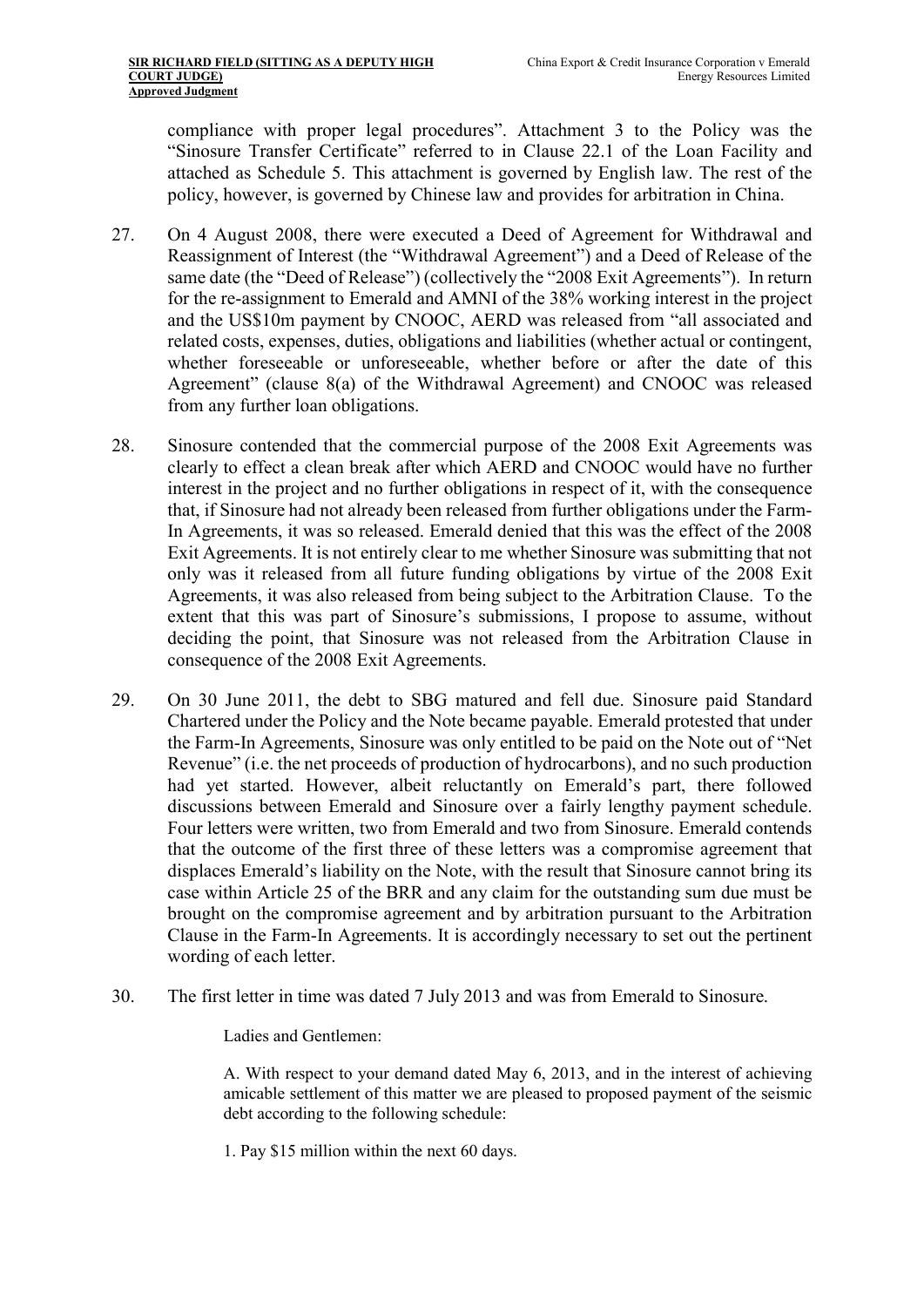2. Pay the balance in 4 equal instalments in approximate intervals of 9 months with a proviso to pay it off earlier if the resources become available sooner."

B. We make this payment proposal mindful of the following facts:

1…

 $2...$ 

3. Notwithstanding, we remain committed to repaying the seismic debt because we derived benefits from the good job done by the Chinese company, BGP International. Our business ethics impel our resolve that repaying the cost is the honourable and right thing to do.

C…

D…

E… Guarantee of the Promissory Note was part performance of Sinosure's obligations under [the 2004 Farm-in agreement] and this preclusion applies. Accordingly we propose that the charges added by Sinosure to BGP's invoice for the seismic contract should be deducted, and the late interest beyond that amount that was already accrued and stated on the Note be cut-off from the date of Sinosure's paying off Standard and Chartered Bank.

31. Sinosure replied by letter dated 9 September 2013.

We preliminarily agree that you discharge in full your debt to us under the Promissory Note in accordance with the following repayment plan:

1. You will pay USD 15 million within 60 days after we have reached agreement on the repayment plan;

2. The remaining balance will be paid in four equal instalments with each instalment is paid 9 months after the previous installment payment. If you have sufficient funds, early prepayment will be allowed.

With regard to the amount of the debt owed to us, we paid USD60,730,697.57 to Standard Chartered … and have become the assigned beneficiary under the Promissory Note… We therefore are entitled to claim from you the sum of USD60,730,697.57 together with interest accrued from the date we made the payment to Standard Chartered based on our rights under the Promissory Note.

If you strictly repay according to the plan referred to above, we may consider waiving the interest referred to above.

In the meantime, we would like to reiterate that:-

The relationship between us is not an investor relationship, rather a creditor-debtor relationship based on Promissory Note.

We may not, for the time being, consider taking any legal action if you strictly comply with the repayment schedule referred to above. However, if you cannot agree with us as to the debt amount or there is any failure in payment when due and payable in accordance with the plan referred to above, either relating to the time or the amount of the payment, we reserve our rights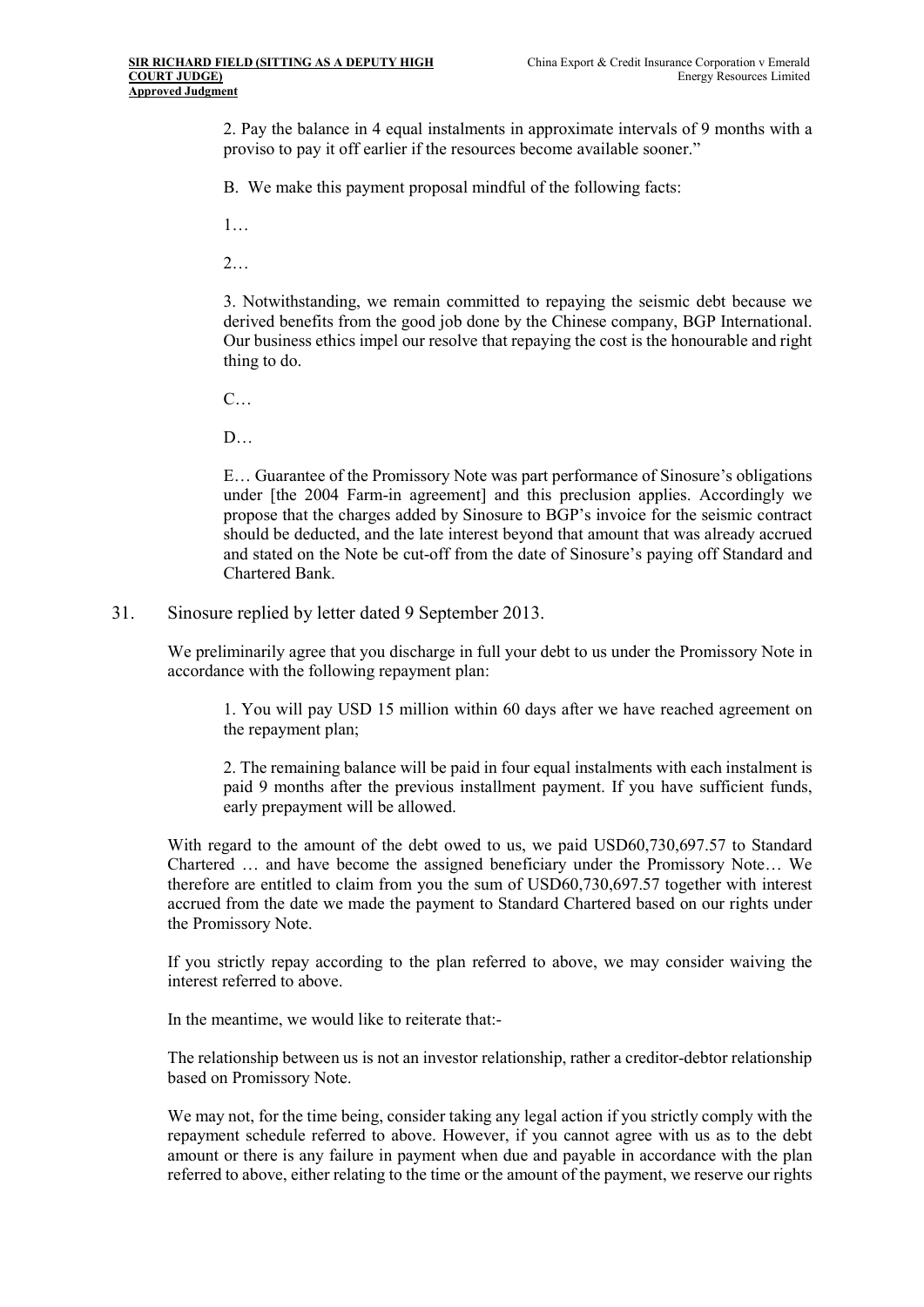to 1) charge you the full amount of interest accrued and payable in accordance with the terms of the Promissory Note and 2) take legal actions.

Our proposal will expire in three months from the date of issuance of this letter. We look forward to hearing from you within the above mentioned three-month period.

32. Emerald, acting by Dr Ken Okorie, replied by letter dated 27 September 2013.

I acknowledge and thank you for your mail of September 9, 2013 accepting our offer to repay the OML-141 Seismic Debt evidenced by the Promissory Note of June 30 30, 2008.

#### OUR AGREEMENT

To be clear our understanding of the substance and key elements of the agreement is as follows:

1. Emerald will on behalf of the OML-141 Joint Interests pay \$15 million within sixty days after the payment plan is agreed to;

2. The balance will be paid in four equal instalments, each instalment to be paid approximately 9 months after the preceding instalment is paid. The Joint Interest may prepay the balance without penalty if the funds are available.

3. Upon complying with number 1 and 2 above, additional interest or charges will not apply.

While mutually respecting our differing views on the nature and character of this debt, we maintain that it does not constitute a reason not to pursue the constructive and amicable resolution such as is provided by our current agreement.

Accordingly, we are ready to remit \$ 15 million to the account and benefit of Sinosure as of Monday, September 30, 2013 …

33. The last of the four letters was from Sinosure to Emerald dated September 29 2013.

Dear Dr Ken Okorie,

1. Thank you for your letter of 27 September 2013 …

2. We are pleased to know that you are remitting USD15 million on 30 September 2013 to our account as part of your repayment of the principal amount of your total debt US60,730,697.57…

3. In the meantime, we would reiterate that our claim to you is based on our payment to Standard Chartered of USD 60,730,697.57 on 9 November 2011 …

4. As also mentioned in our last letter, we preliminarily agree that you discharge in full your debt to us under the Promissory Note in accordance with the following repayment plan:

1) You will pay USD 15 million within 60 days after we have reached agreement on the repayment plan;

2) The remaining balance will be paid in four equal instalments with each instalment is paid 9 months after the previous installment payment. If you have sufficient funds, early prepayment will be allowed.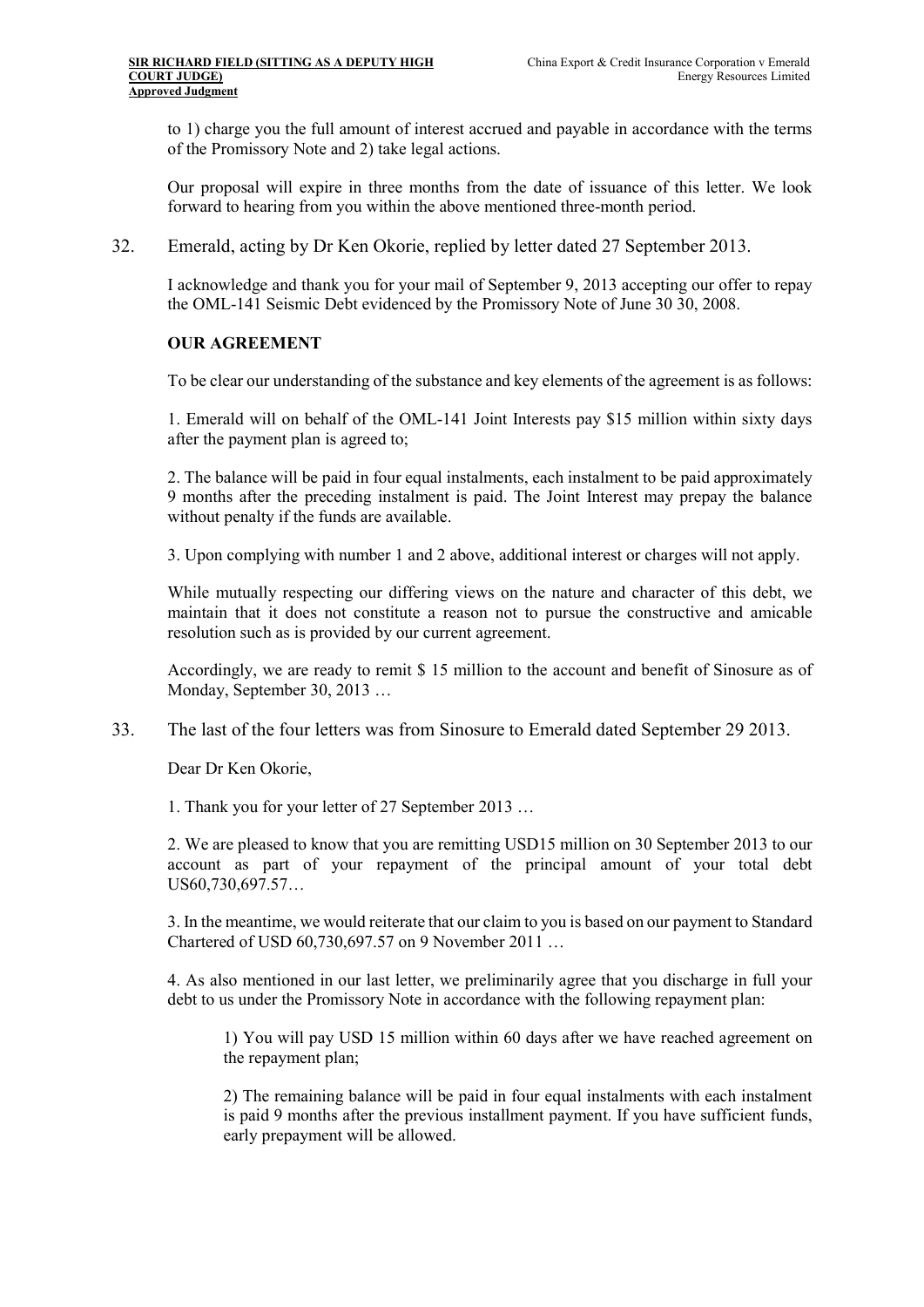3) If you strictly repay according to the plan referred to above, we may consider waiving the interest referred to in paragraph 3 above.

5. However, if you cannot agree with us as to the debt amount or there is any failure in payment when due and payable in accordance with the plan referred to above, either relating to the time or the amount of the payment, we reserve our rights to 1) charge you the full amount of interest accrued and payable in accordance with the terms of the Promissory Note and 2) take legal actions.

6 Again, our above proposal will expire in three months from the date of issuance of this letter.

- 34. On 30 September 2013, Emerald paid Sinosure US\$15 million but thereafter, it made no further payments in respect of its liability under the Note.
- 35. On 31 May 2016, Emerald began proceedings in the High Court of Lagos State, Nigeria seeking: (i) a declaration that the Note was null and void on the basis that it had been procured under economic duress; (ii) recovery of approximately US\$20 million paid to Sinosure under the Note; (iii) an injunction preventing Sinosure from bringing winding up proceedings against Emerald; and (iv) an order restraining winding up proceedings before any Court of law in furtherance of the enforcement of the Note. However, these proceedings were not served.
- 36. On 28 April 2017, Emerald reissued an identical claim in Nigeria. In paragraph 83 of his first witness statement, Dr Okorie says that this step was taken because Sinosure continued to press Emerald for immediate payment of the sum due on the Note. The Statement of Claim was served on 12 May 2017.

Was a binding compromise agreement concluded between Emerald and Sinosure that extinguished Emerald's liability under the Note?

- 37. Mr Bagshaw for Emerald submitted that the dispute over whether a binding compromise had been concluded was a dispute covered by the Arbitration Clause because the letters were exchanged in the context of a contention from Emerald that under the Farm-In Agreements Sinosure was only entitled to be paid out of "Net Revenue" and no such revenue had yet been achieved because no hydrocarbons had yet been produced. He also submitted that in consequence of the alleged compromise, Article 25 of the BRR did not apply and invited the Court when determining that issue not to apply the test of good arguable case but to come to its own final conclusion on the question.
- 38. The issue as to whether the first three of the letters constitute a binding compromise raises a question of law and/or construction and there is high authority for the proposition that where the applicability of a jurisdiction gateway "depends on a question of law or construction, there is no room for the application of the test of good arguable case: the court must decide the question on the application to set aside" (see the last sentence of para 11-147 of Dicey, Morris and Collins The Conflict of Laws (15 ed) and the following observation of Lord Collins himself in para 81 of AK Investment CJSC v Kyrgyz Mobil Tel Ltd [2011] UKPC 7.

"But if the applicability of PD6B, para 3.1 [an English jurisdiction gateway] depends on a question of law or construction, there is no room for the application of the test of good arguable case: the court must decide the question on the application to set aside."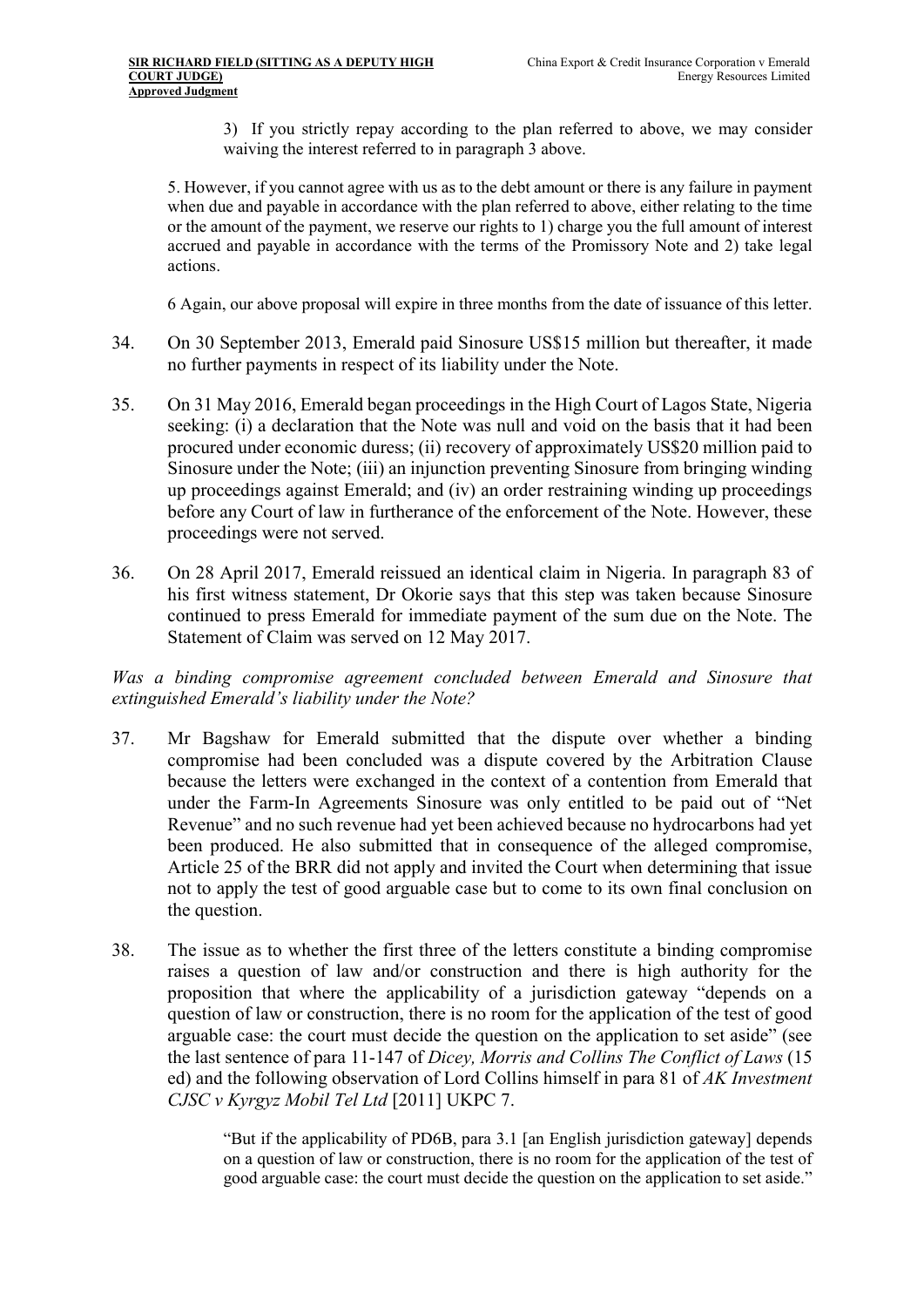- 39. In my judgment, no binding agreement resulted from the exchange of the first three of the above cited letters, or indeed from the exchange of all four of the letters. I say this for the following reasons. First, Sinosure's letter of 9 September 2013 was not an acceptance of an offer made by Emerald in its letter of 7 July 2013, as stated in the first paragraph of Emerald's letter of 27 September 2013, but a counter offer. Second, there was no agreement as to the total sum to be paid. Emerald refers to the "seismic debt" in paragraphs A and E of its letter of 27 September 2013 which I hold to be a reference to the US\$51,208,715.01 stated in BGP's invoice<sup>1</sup>, whereas Sinosure's figure for the sum due in both of its letters is US\$60,730,697.57. Third, Sinosure stated that interest continues to accrue but it may consider waiving this interest, whereas Emerald's position is that no additional interest will be due if the principal amount is paid. Fourth, Emerald did not accept Sinosure's stipulation that if Emerald did not agree with Sinosure as to the amount of the debt due or there was any failure in payment in accordance with the proposed payment, Sinosure reserved the right to charge the full amount of interest accrued and "take legal actions".
- 40. In the alternative, even if an agreement was the outcome of the first three letters, I am firmly of the view that the words "take legal actions" in Sinosure's letters does not mean, "take legal action to sue on the compromise agreement" as submitted by Mr Bagshaw, but means "take legal action to sue on the Note", with the result that Emerald's failure to pay in accordance with the agreed timetable revived Emerald's liability on the Note. In my judgment, in the context in which the letters are to be construed, Mr Bagshaw's proposed construction is wholly uncommercial and fanciful.

Is Sinosure's claim on the Note covered by the Arbitration Clause and therefore liable to be stayed under section 9 of the 1996 Act?

41. Section 9 of the 1996 Act provides in relevant part:

(1) A party to an arbitration agreement against whom legal proceedings are brought (whether by way of claim or counterclaim) in respect of a matter which under the agreement is to be referred to arbitration may (upon notice to the other parties to the proceedings) apply to the court in which the proceedings have been brought to stay the proceedings so far as they concern that matter.

(2) An application may be made notwithstanding that the matter is to be referred to arbitration only after the exhaustion of other dispute resolution procedures.

 $(3)$  ...

(4) On an application under this section the court shall grant a stay unless satisfied that the arbitration agreement is null and void, inoperative, or incapable of being performed.

 $(5)$  ...

-

42. Mr Bagshaw submitted that the Court could be well satisfied that there existed an arbitration agreement between Emerald and Sinosure, and that it was enough for Emerald to be entitled to a stay for it to show that it was arguable that the arbitration agreement encompassed the claim and/or that the agreement had not been rendered "inoperable" as provided for in section 9(4). Mr Bagshaw further submitted that

<sup>&</sup>lt;sup>1</sup> See para 3 of the letter dated 24 June 2008 from BGP to Emerald at Bundle C4, tab 32. Under the contract between BGP and Emerald, 10% of the sum due was to be paid in advance. The US\$51,208,715.01 represents the remaining 90% of the overall sum due.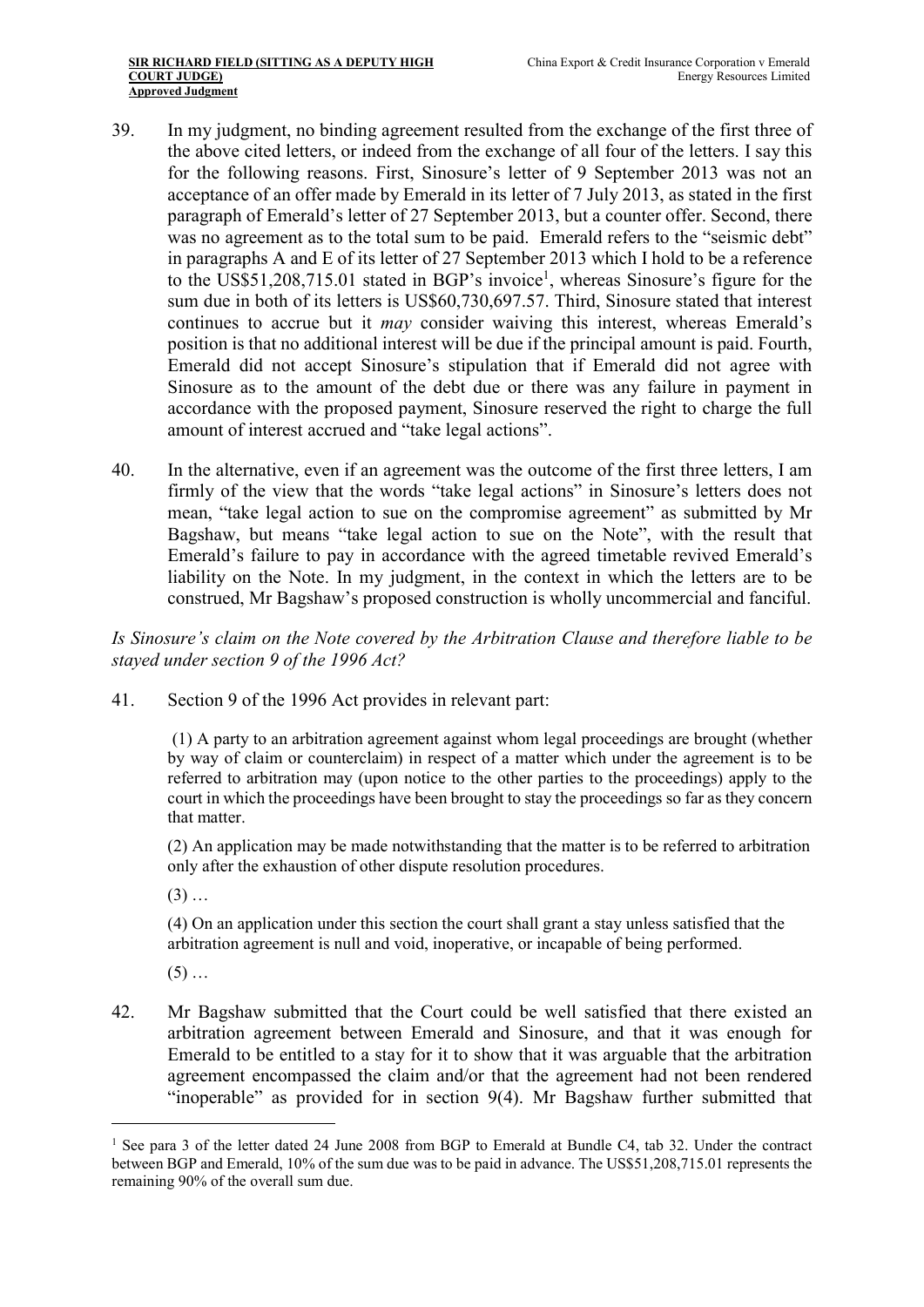Sinosure's claim was brought in respect of a matter which under the arbitration agreement is to be referred to arbitration because the claim was brought in breach of the Farm-In Agreements, Emerald having been obliged under those agreements to refinance the BGP debt with a right of reimbursement that was limited to recoupment out of Net Revenue. Mr Bagshaw went on to contend that since the issue of whether the claim was encompassed by the arbitration agreement went to the scope of the agreement which was intimately tied up with the construction of the Farm-In Agreements, the Court should defer the decision on that issue to an arbitral panel. In support of this latter submission, Mr Bagshaw relied on the approval given by the Court of Appeal in Ahmad Al-Naimi v Islamic Press Agency Inc [2000] 1 Lloyd's Rep 522 at 525 to the observations of Judge Humphrey Lloyd QC in Birse Construction Ltd v St David Ltd [1999] BLR 194, including the proposition that where the scope and ingredients of the agreement have to be determined on a s. 9 application, it may be appropriate for the Court to leave that issue to be determined on a reference under the agreement.

- 43. I do not accept Mr Bagshaw's contentions. I respectfully adopt the reasoning of Lightman J in Albon (trading as NA Carriage Co) v Naza Motor Trading SDN BHD et al  $[2007]$  2 All ER 1075 where he held that section 9 (1) of the 1996 Act provides for two jurisdictional thresholds which are to be decided by the Court before a stay can be granted: (1) Is the Court satisfied that there has been concluded an arbitration agreement; and (2) Is the Court satisfied that the issue in the proceedings is a matter which under the arbitration agreement is to be referred to arbitration. In AES Ust-Kamenogorsk Hydropower Plant LLP v Ust-Kamengorsk Hydropower Plant JSC [2013] UKSC 35 at [52], Lord Mance stated that Lightman J in Albon had correctly held the court, rather than the tribunal, rules in the first instance on arbitral jurisdiction, and does so bindingly.
- 44. Further, in my judgment, where the issue is whether an arbitration agreement has been effectively superseded in respect of a particular matter by a subsequent consensual contractual process, this is not a matter falling within the word "inoperative" in s. 9 (4), but is part of the second threshold condition provided for in s. 9 (1). As Andrew Smith J said in Lombard North Central v GATX Corporation [2012] 2 All ER 1119 at [24], "[a]n arbitration clause is not "inoperative" simply because a dispute does not fall within its scope." Instead, as Andrew Smith J went on to say, bearing in mind that s. 9(4) is in similar terms to the New York Convention and is based on the Model Law, "operative" covers circumstances "in which the party seeking to invoke the arbitration agreement is not entitled to do so: one example is where the party has waived the right to invoke it (see AED Oil Ltd v Puffin FSPO Ltd, (no 2) [2009] VSC 534) or otherwise lost the right to make reference. Other circumstances in which an arbitration agreement is inoperative are described by Prof. Merkin in Arbitration Law (2011) at para 8.33.2 and include cases where the arbitration agreement has been terminated by an accepted repudiation, cases where the dispute is incapable of being determined by arbitration, and cases where the arbitration will not be enforced by the court (for example because a named arbitrator is actually or apparently biased). See too Prof. Margaret L Moses, The Principles and Practice of Commercial Arbitration (2<sup>nd</sup> Ed, 2012) at p.34."
- 45. Is the issue in the proceedings a matter which under the arbitration agreement is to be referred to arbitration? In my judgment this question is to be answered by adopting the approach articulated by Thomas LJ (as he then was) in *Deutsche Bank v Sebastian*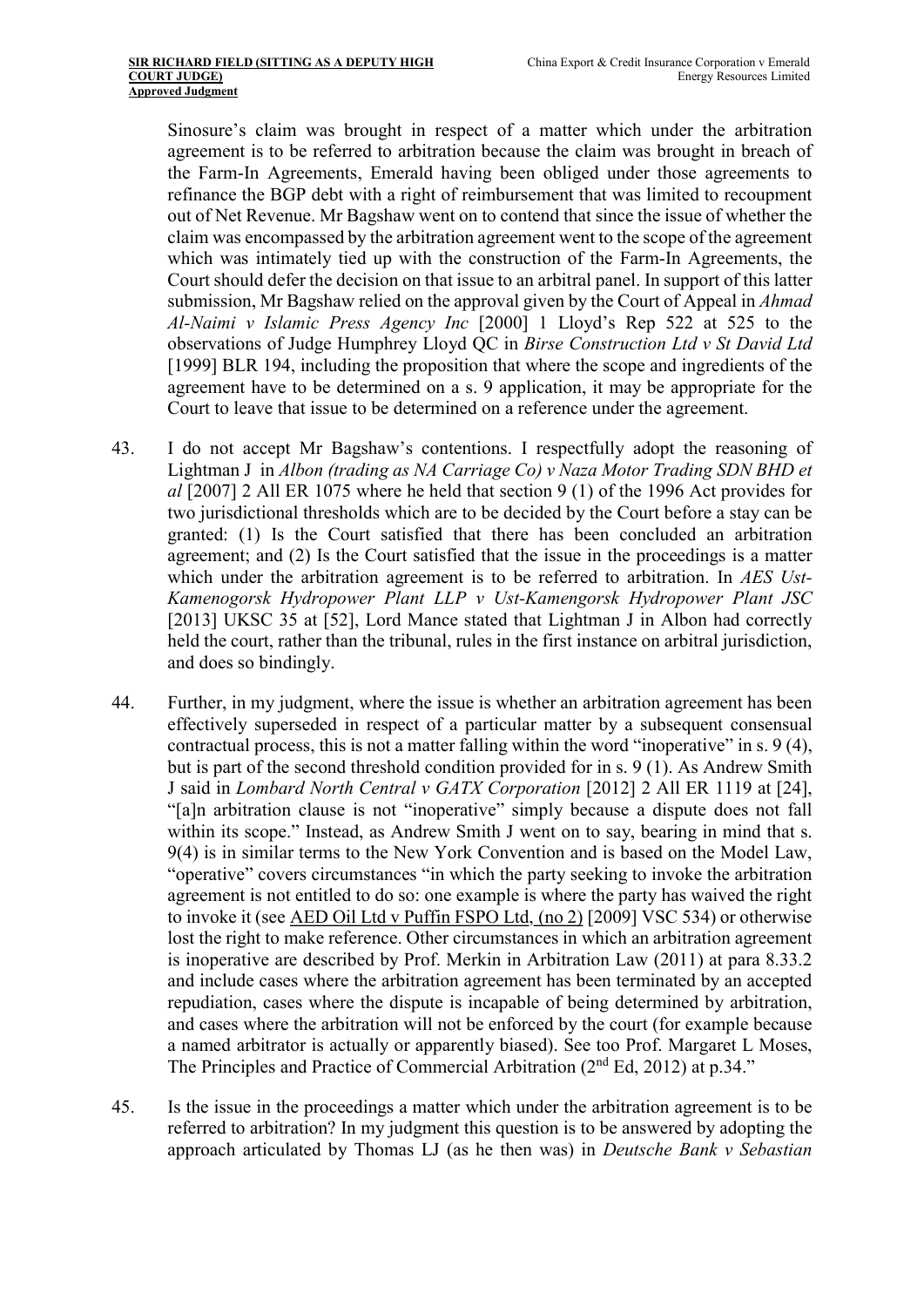Holdings (No2) [2011] 2 All ER 245 paras [39] – [49], a case concerned with clauses in different agreements giving jurisdiction to courts in different countries.

46. In paras [42] and [49], Thomas LJ said:

[42] "…where there are multiple related agreements, the task of the court in determining whether a dispute falls within the jurisdiction clauses of one or more related agreements, depends on the intention of the parties as revealed by the agreements against these general principles: see Lawrence Collins LJ in Satyam Computer Services Ltd v Unpaid Systems `ltd [2008] EWCA 487 at [93] …

[49] "...The overall task of the court is summarised in the 2010 supplement of *Dicey*, Morris and Collins on the Conflict of Laws (14 ed, 2006) (para 12-094);

But the decision in Fiona Trust has limited application to the questions which arise where the parties are bound by several contracts which contain jurisdiction agreements for different countries. There is no presumption that a jurisdiction (or arbitration) agreement in contract A, even if expressed in wide language, was intended to capture disputes under contract B; the question is entirely one of construction … The same approach to the construction of potentially-overlapping agreements on jurisdiction (but there will, in this respect, be no difference between the construction of agreements on jurisdiction, arbitration agreements and service of suit clauses) was taken in [UBS AG v HSH Nordbank AG [2009] 2 Lloyd's Rep 272 ]… In the final analysis, the question simply requires the careful and commercially-minded construction of the various agreements providing for the resolution of disputes, the point of departure being that agreements which appear to have been deliberately and professionally drafted are to be given effect so far as it is possible and commercially rational to do so, even where this may result in a degree of fragmentation in the resolution of disputes. It may be necessary to enquire under which of a number of inter-related contractual agreements a dispute actually arises; this may be answered by seeking to locate its centre of gravity.

The same approach, namely to focus on the commercially-rational construction, governs the interpretation of agreements on jurisdiction as exclusive or non-exclusive, and of agreements which specifically provide that the parties will not take objection to the bringing of proceedings if proceedings are brought in more courts than one." [Para 12-110 in the 15th ed of Dicey, Morris and Collins on The Conflicts of Law is to similar effect]

- 47. Thomas LJ's approach was adopted and applied by Blair J in *PT Thiess Contractors* Indonesia v PT Kaltim Prima Coal and Standard Chartered Bank [2011] EWHC 1842 (Comm). Here, the first Defendant ("KPC") operated a coal mine in Indonesia and engaged the Claimant ("Theiss") to perform mining services at the mine under an Operating Agreement – Mining Services agreement ("the OAMS") concluded in 2003. Under the OAMS Thiess was remunerated primarily at a rate per tonne of coal produced. The OAMS provided for a mechanism for a review of pricing arrangements every 5 years and in the absence of an agreement for a new pricing structure, the OAMS provided for a mediation, followed by an expert determination, followed by (under Clause 18.3) arbitration.
- 48. KPC was also party, together with another Indonesian coal company, to a subsequent Cash Distribution Agreement made in 2007 ("the CDA") that Thiess became entitled to enforce. The CDA was concerned with the distribution of the cash proceeds of the sale of coal produced not only under the OAMS but also under other contracts. By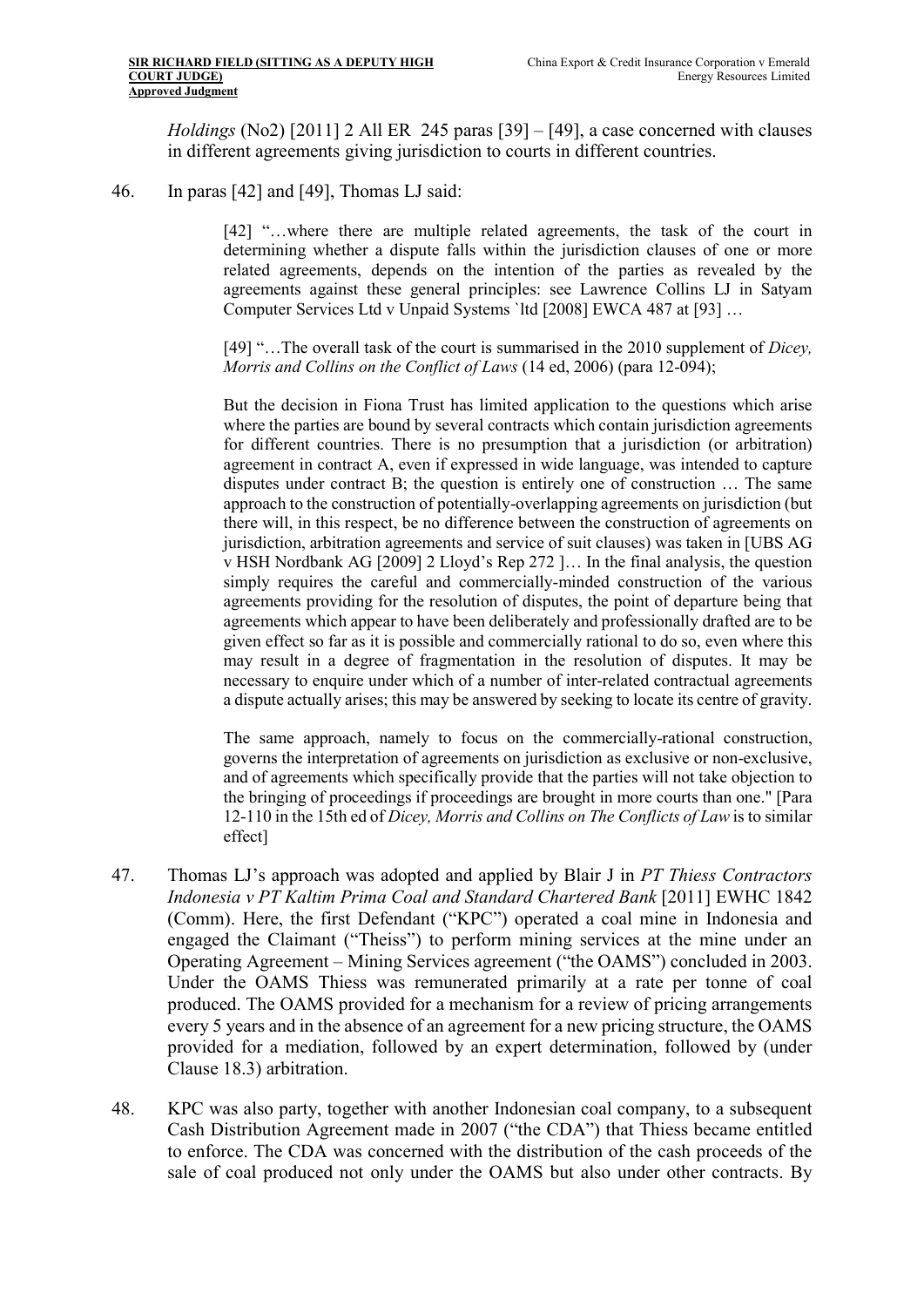Clause 31.2 of the CDA, the parties (including Theiss) agreed that the English Courts had non-exclusive jurisdiction to settle any disputes in connection with the agreement and submitted to the jurisdiction of the English Courts.

- 49. Whilst an arbitration was on foot under the OAMS agreement concerned with a new pricing structure, Theiss brought proceedings in an English Court for various declarations and orders to which it claimed to be entitled under the CDA. KPC then applied under s. 9 of the 1996 Act to stay the proceedings brought by Theiss, it being contended by KPC that the English proceedings were parasitic on the dispute that had been referred to arbitration under the OAMS.
- 50. Blair J cited Thomas LJ's reference to para 12-094 of Dicey, Morris and Collins The Conflict of Law (14 ed) in Sebastian Holdings and went on to say:

 [43] In my view, the claim in the English action is a claim under the CDA concerned with a procedure whereby the sums in dispute are to be set aside until the dispute is determined. It raises a discrete claim, related to, but distinct from, the underlying dispute arising under the OAMS which is the subject of the arbitration. There is no reason why the parties cannot be taken to have intended that these claims are to be the subject of different jurisdiction clauses (c.f. UBS UBS AG v HSH Nordbank AG [2009] 2 Lloyd's Rep 272 at [84] and [95], Lord Collins). As Thiess puts it, the effect of KPC's submission is that there can be no decision as to what goes into the Dispute Account until the dispute is resolved.

[44] I have concluded therefore that the submissions of Thiess are correct. In my opinion, the parties have not agreed to refer to arbitration the issue in the English action, which issue arises under the CDA. As a matter of construction of the arbitration clause, the substance of the controversy does not arise under or in connection with the OAMS so as to attract the mandatory stay under s.9 Arbitration Act 1996. Nor do I accept either of KPC's alternative contentions, which are based on the connection between what may have to be decided in the English proceedings, and the issues in the arbitration. My reasons in that regard are as follows. Disputes in connection with the CDA are submitted by the terms of the CDA to the jurisdiction of the English court, and only the English court can decide them. It is possible and commercially rational to do so, even though this may result in a degree of fragmentation in the resolution of the dispute (see the citation from Dicey, Morris and Collins, ibid). In those circumstances, I do not accept the submission that a stay should be imposed under s. 9 because there may be a degree of overlap. For the same reason, this is not a case, in my judgment, for the court to decline to entertain the claim under its inherent jurisdiction. There is a further reason for this conclusion, in that an order of the English court is necessary to bind Standard Chartered Bank, which holds the Dispute Account, and which is not a party to the arbitration agreement.

51. Mr Bagshaw submitted that what the issue was in the proceedings was a matter that was to be referred to arbitration under the Arbitration Clause. He argued that the NEJC did not displace the Arbitration Clause in respect of Sinosure's claim on the Note because the NEJC only had a positive effect of conferring jurisdiction on the English Courts and did not have the negative effect of depriving other tribunals of the jurisdiction to deal with the matter. He further submitted that the Arbitration Clause should be given a broad construction consistent with the decision of the House of Lords in Fiona Trust and, construing the clause in this manner, the Court should find that the claim on the Note is in connection with the Farm-In Agreements and thus governed by the Arbitration Clause. In addition, Mr Bagshaw argued that the fact that the Note was not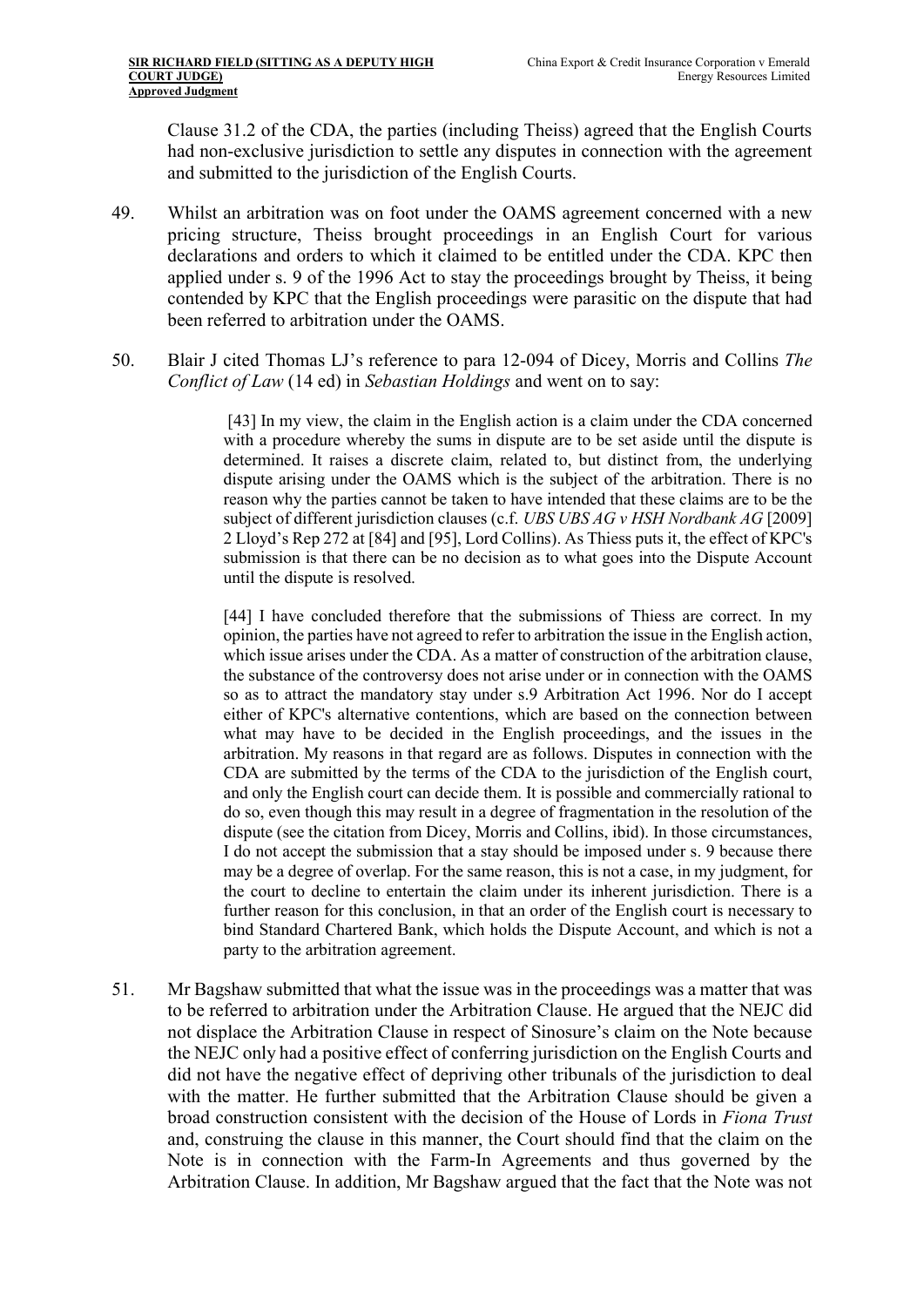issued by Emerald to Sinosure but only became actionable by Sinosure against Emerald by virtue of the assignment from Standard Chartered Bank weighed significantly against the proposition that the NEJC displaced the Arbitration Clause if a claim was brought on the Note in England.

- 52. I decline to accept Mr Bagshaw's submissions. In my judgment, Sinosure having sued on the Note in an English Court, Emerald is contractually bound by the NECJ to submit to the jurisdiction of the English Court by reason of the assignment of the Note by Standard Chartered to Sinosure, the Note containing specific provisions when it was issued by Emerald that : (a) all or any right, title and interest in the Note shall be freely transferable in whole to any person; and (b) the Note was to be paid "without deduction, set-off or withholding of any nature whatsoever". Also, there can be no doubt that Emerald fully appreciated when it issued the Note that the Note would be assigned to Sinosure once Sinosure had paid Standard Chartered under the Policy.
- 53. The wording of the NEJC is clear and unambiguous. Sinosure having issued proceedings on the Note in an English court, Emerald is bound to submit to the jurisdiction of that court, an obligation that manifestly involves an implicit promise not to seek to have the proceedings determined by a reference under the Arbitration Clause.
- 54. Emerald's stay application under s. 9 can also be analysed in terms of the "matter" that arises out of the claim on the Note. Are the defences to the claim that Emerald wishes to run based on the terms of the Farm-In Agreements part of that matter?
- 55. If this approach is adopted, a helpful case is Autoridad del Canal de Panama v Sacyr SA et al [2017] 2 Lloyd's Rep 351, also decided by Blair J. Here, the claimant ("ACP") was the employer under a large project for the widening of the Panama Canal. The contractor ("GUPC"), was a Panamanian company. The main contract between ACP and GUPC was governed by Panamanian law and contained a Miami ICC arbitration clause. There were three separate types of guarantees given by the first to fourth defendants to secure advance payments made by ACP to GUPC. These were all governed by Panamanian law with Miami ICC arbitration clauses. Later, in 2015, there were further advance payments, also secured by guarantees from the defendants, but these guarantees were governed by English law and contained exclusive English jurisdiction clauses. Each time an advance payment was made, it became incorporated into the main contract.
- 56. Disputes arose between the parties. ACP claimed that the advance payments were repayable because GUPC had failed to obtain letters of credit and sought the sum of US\$ 288,275,465.20. GUPC then commenced an ICC arbitration seeking negative declaratory relief and later, in 2016, sought from the tribunal emergency measures under which payments due by GUPC were to be deferred until all disputes had been resolved. In the meantime, ACP brought proceedings in England for summary judgment against the defendants under six English law guarantees on the basis that the guarantees were first demand instruments and ACP was itself entitled conclusively to determine what amounts of principal and interest were due. The court rejected the summary judgment application on the basis that the liability of the guarantor was co-extensive with that of the principal debtor. The defendants then sought a stay of the English proceedings under s. 9 of the 1996 Act, contending that the primary substantive issue in the English proceedings was whether the advance payments were due and payable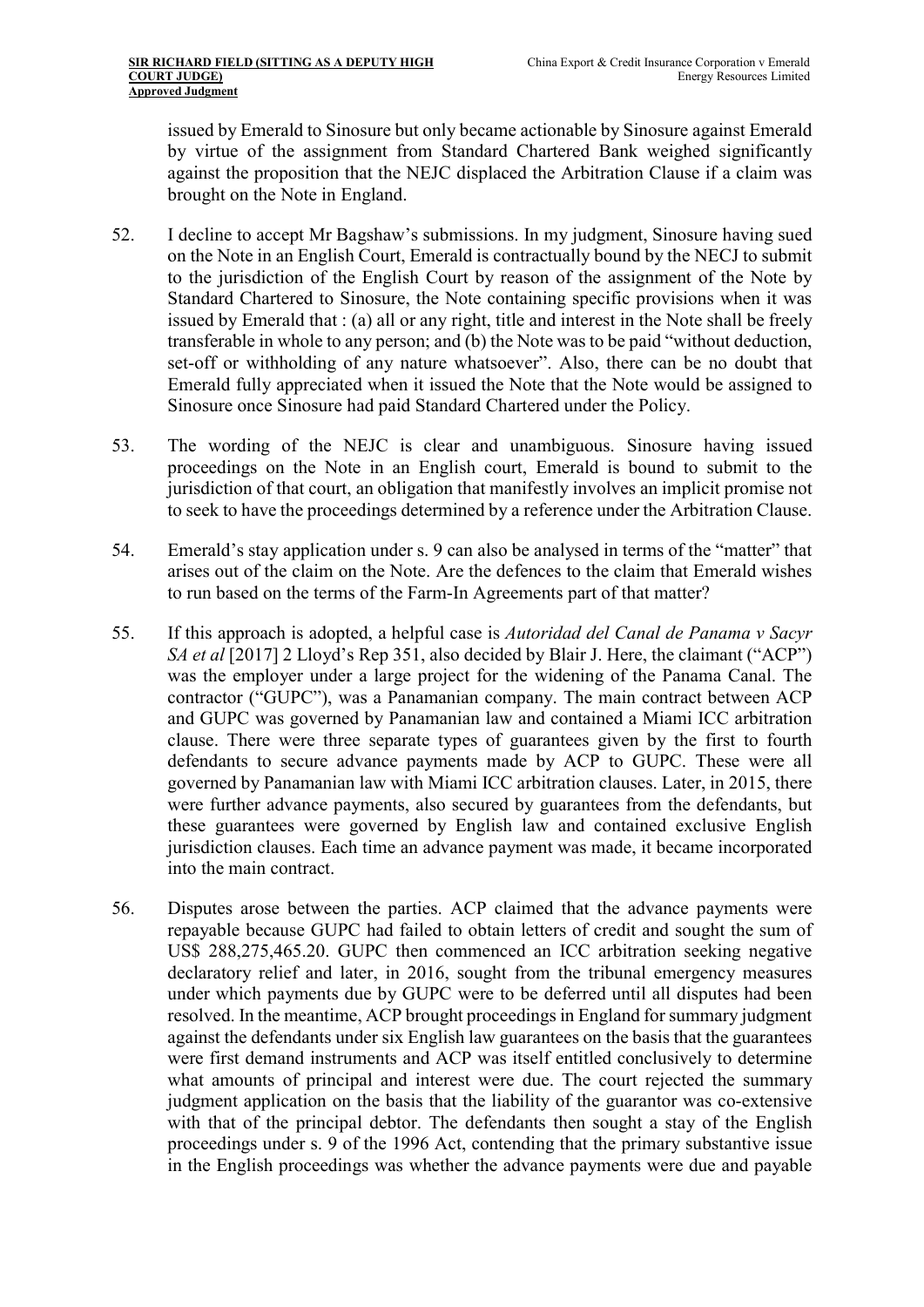by GUPC to ACP under the main contract ("the GUPC Repayment Issue"), an issue that was governed by Panamanian law and subject to arbitration both under the main contract and the arbitration clauses in the guarantee contracts.

- 57. The defendants accepted that the GUPC Repayment Issue fell within the exclusive jurisdiction clause in the English law guarantees and contended that it arose as a "matter" and that the same "matter" arose within the arbitration agreements. ACP accepted that the GUPC Repayment Issue fell within both the scope of the exclusive jurisdiction clauses and within the arbitration agreements but contended that this issue was not the "matter" in the English proceedings and did not arise as the same "matter" in the arbitration agreements.
- 58. Adopting the approach articulated by the Singapore Court of Appeal in Tomolugen Holdings Ltd v Silica Investors Ltd [2015] SGCA 57, Blair J held in [129] that when considering whether any "matter" is covered by an arbitration clause the court should undertake a practical and common sense enquiry in relation to any reasonably substantial issue that it is not merely peripheral or tangentially connected to the dispute in the court proceedings. The court should not characterise the matter(s) in either an overly broad or unduly narrow pedantic manner. In most cases, the matter would encompass the claims made in the proceedings. But that is not an absolute or inflexible rule.
- 59. Blair J went on to find that the essential nature of the claim in the English proceedings was that they were brought under guarantees which were subject to English law and jurisdiction. The substance of the controversy between the parties was the claim on these guarantees and that was the "matter" for the purposes of section  $9(1)$ . The issue of the liability of the principal debtor to repay the advance payments (the GUPC Repayment Issue) was necessarily bound up with the nature of the instrument as a guarantee, but it was not the, or a, "matter" for these purposes, in itself  $[137 (2) \& (3)]$ . The proceedings were therefore not brought "in respect of a matter which under the agreement is to be referred to arbitration" but were brought in respect of a matter which was referred to in the exclusive jurisdiction clause. This conclusion was consonant with the commercial sense of the transaction. There was nothing unusual in a party holding more than one security for the same transaction. [137] [138].
- 60. Adopting the approach taken by Blair J in  $Sacyr$ , in my judgment the relevant "matter" in respect of which proceedings have been brought in this case is whether Emerald is liable in English law on Sinosure's claim on the Note, and this is not altered by the fact that Emerald intends to raise a Nigerian law issue by way of defence arising under a contract or contracts that are quite separate from the contract constituted by the Note. As Professor Merkin says in para 8.20 of his Arbitration Law, citing T & N Ltd v Royal and Sun Alliance [2002] EWHC 2420 (Ch), if a claim is made under a contract which does not contain an arbitration clause, and the defence is raised that the claim is precluded by a separate contract which does contain an arbitration clause, the claim itself is not one "in respect of a matter agreed to be referred" to arbitration.

# Is Emerald entitled to a stay of the proceedings brought by Sinosure in the Court's inherent jurisdiction?

61. As is well known, the Court of Appeal in Reichold Norway ASA v Goldman Sachs [2000] 1 WLR 173 confirmed that a court could grant a stay of proceedings under its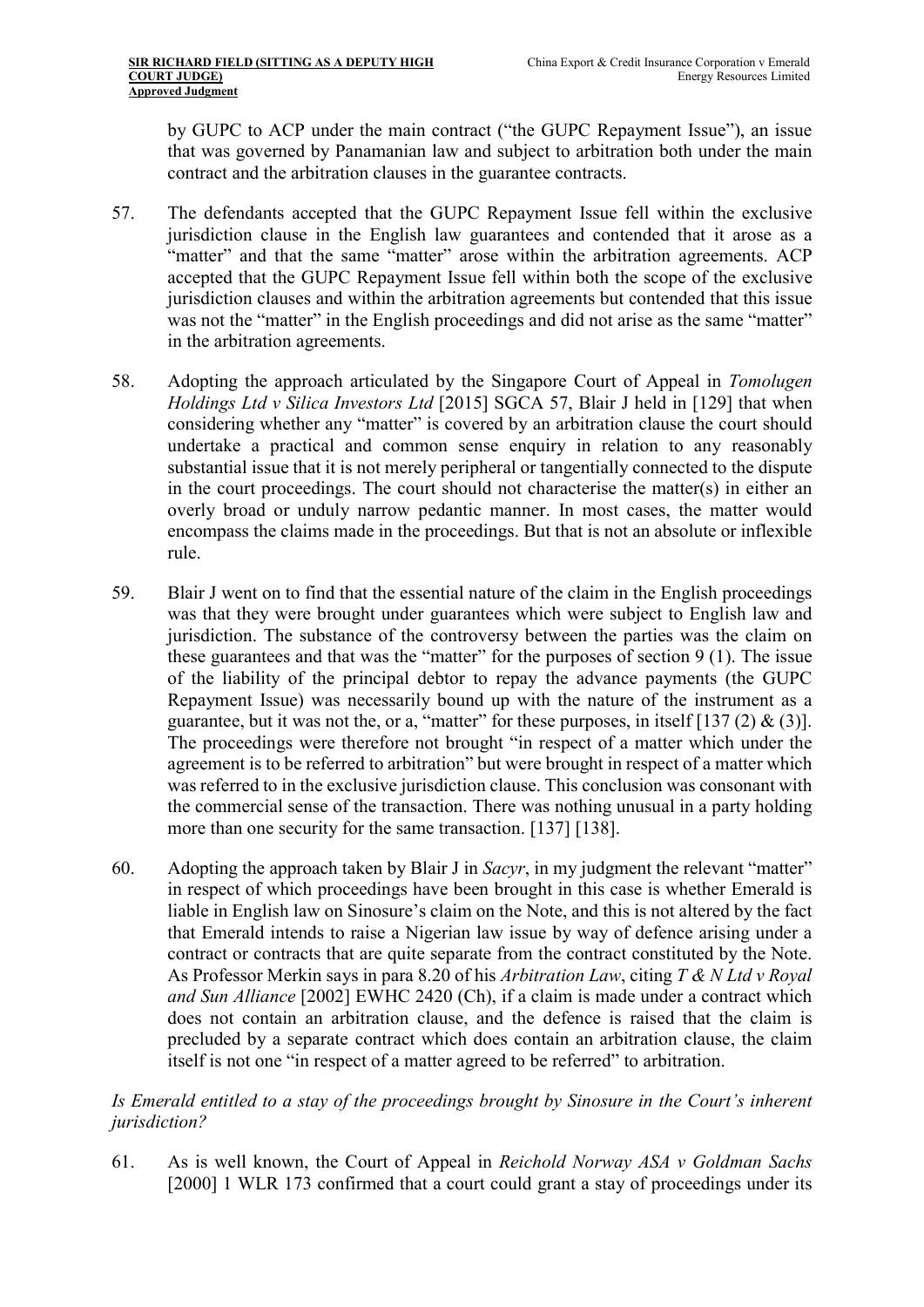inherent jurisdiction on case management grounds but stated that such stays would only be granted in rare and compelling circumstances. It has also been held that the discretion can be exercised notwithstanding that the contract in question contains an exclusive jurisdiction clause (see Sacyr at [160]) and nor does a forum non conveniens waiver preclude a stay (see Standard Chartered Bank (Hong Kong) Ltd v Independent Power Tanzania Ltd [2016] 2 Lloyd's Rep 25 at [43]).

### 62. In Sacyr Blair J observed:

"In circumstances in which an international commercial dispute involves arbitration as well as court proceedings, it makes good commercial sense for the court to have regard, where appropriate, to the orderly resolution of the dispute as a whole, if necessary by granting a temporary stay in favour of arbitration. A coherent system of commercial dispute resolution has to take into account the fact that various different tribunals may be involved, each of which should aim to minimise the risk of inconsistent decisions, and avoid unnecessary duplication and expense. All this is amply supported in the case law." [165]

63. Emerald advance the following submissions in support of its contention that its case for a stay is a rare and compelling one:

> (a) The parties entered into a long-term venture to explore for and extract hydrocarbons under a detailed suite of contracts;

> (b) Sinosure gave wide-ranging, substantial commitments to fully fund the project and to secure the finance necessary to do so;

> (c) The agreed mechanism for the recovery of funds outlaid on the costs of exploration and production, from the revenue from hydrocarbon production, was provided for in the Farm-in;

> (d) Sinosure arranged funding for the cost of the BGP survey, carried out by another company also owned wholly by China, and issued an insurance policy for the debt in compliance with the Farm-in;

> (e) Emerald issued a PN to the bank because it was required by the bank as part of the security for its finance arrangement;

> (f) When it was required to pay under its insurance policy to BGP (which was no more than its obligation to Full-fund required of it) Sinosure took an assignment of the Promissory Note; and

> (g) Sinosure has now sought to recover from Emerald its outlay other than from hydrocarbon revenues by suing on the Note, leapfrogging the restrictions on its recovery in its agreement with Emerald.

> (h) If Sinosure is permitted to continue with these proceedings, Emerald may be forced to seek an order from an arbitral tribunal prohibiting Sinosure from doing so. However this should not be necessary: Sinosure is the party seeking substantive relief and it should be required to establish its claim in arbitration proceedings so that the disputes raised by Emerald (and the other JIPs) may be resolved by the tribunal.